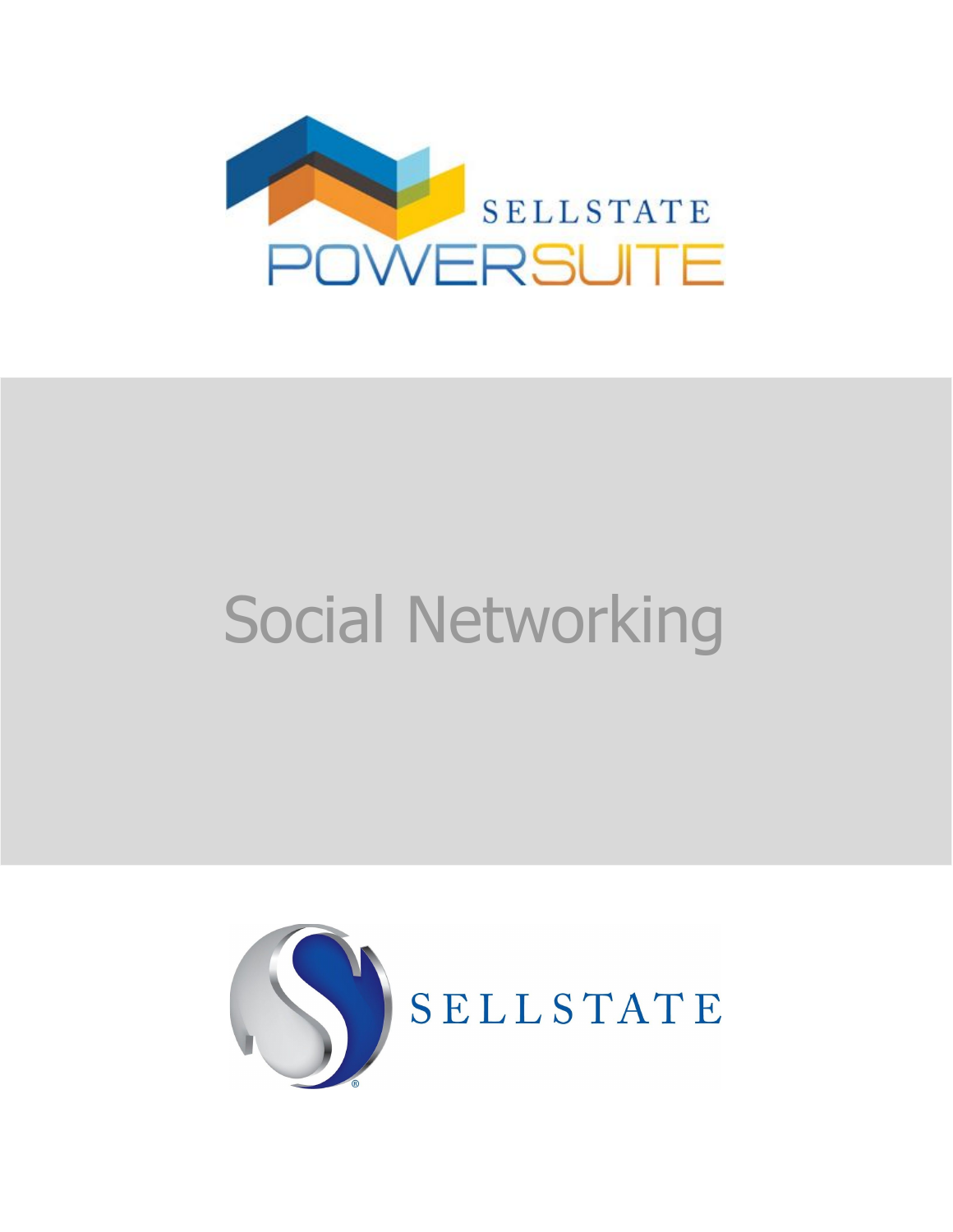## **Social Networking**

\_



It's all about connecting! Connect your Power Suite account to your favorite social networks and login to one place for all your updates.

Leverage your connections to potential clients via Social Media. Connect to one or more of your

Social Media accounts to import your prospects. You will then be able to add them as a contact to send a tailored CMA Report, Buyers Report or targeted Email Campaign.

 $\_$  ,  $\_$  ,  $\_$  ,  $\_$  ,  $\_$  ,  $\_$  ,  $\_$  ,  $\_$  ,  $\_$  ,  $\_$  ,  $\_$  ,  $\_$  ,  $\_$  ,  $\_$  ,  $\_$  ,  $\_$  ,  $\_$  ,  $\_$  ,  $\_$  ,  $\_$  ,  $\_$  ,  $\_$  ,  $\_$  ,  $\_$  ,  $\_$  ,  $\_$  ,  $\_$  ,  $\_$  ,  $\_$  ,  $\_$  ,  $\_$  ,  $\_$  ,  $\_$  ,  $\_$  ,  $\_$  ,  $\_$  ,  $\_$  ,

To set up your Social Network connections, like Facebook, Google+, and Twitter within the Power Suite, just select the "Connect With..." button for that Media page. A login screen will prompt you to either enter in your Username and Password for that page, or if you are already logged in to that page, it will connect automatically.

|           | <b>Connected As:</b><br>Updated on 07/25/2017 |                                             |  |
|-----------|-----------------------------------------------|---------------------------------------------|--|
|           | Re-Authorize<br>Deactivate                    |                                             |  |
|           | <b>Refresh Prospects</b>                      | 1 Facebook prospects imported on 07/25/2017 |  |
|           |                                               |                                             |  |
| $g_{\pm}$ | <b>Connect With Google</b>                    |                                             |  |
|           |                                               |                                             |  |
|           | <b>Connect With Twitter</b>                   |                                             |  |

Some applications require authorization, but that is just so we have permission to bring the contact information into the Social Networking App for you to utilize.

 $\_$  ,  $\_$  ,  $\_$  ,  $\_$  ,  $\_$  ,  $\_$  ,  $\_$  ,  $\_$  ,  $\_$  ,  $\_$  ,  $\_$  ,  $\_$  ,  $\_$  ,  $\_$  ,  $\_$  ,  $\_$  ,  $\_$  ,  $\_$  ,  $\_$  ,  $\_$  ,  $\_$  ,  $\_$  ,  $\_$  ,  $\_$  ,  $\_$  ,  $\_$  ,  $\_$  ,  $\_$  ,  $\_$  ,  $\_$  ,  $\_$  ,  $\_$  ,  $\_$  ,  $\_$  ,  $\_$  ,  $\_$  ,  $\_$  ,



\_